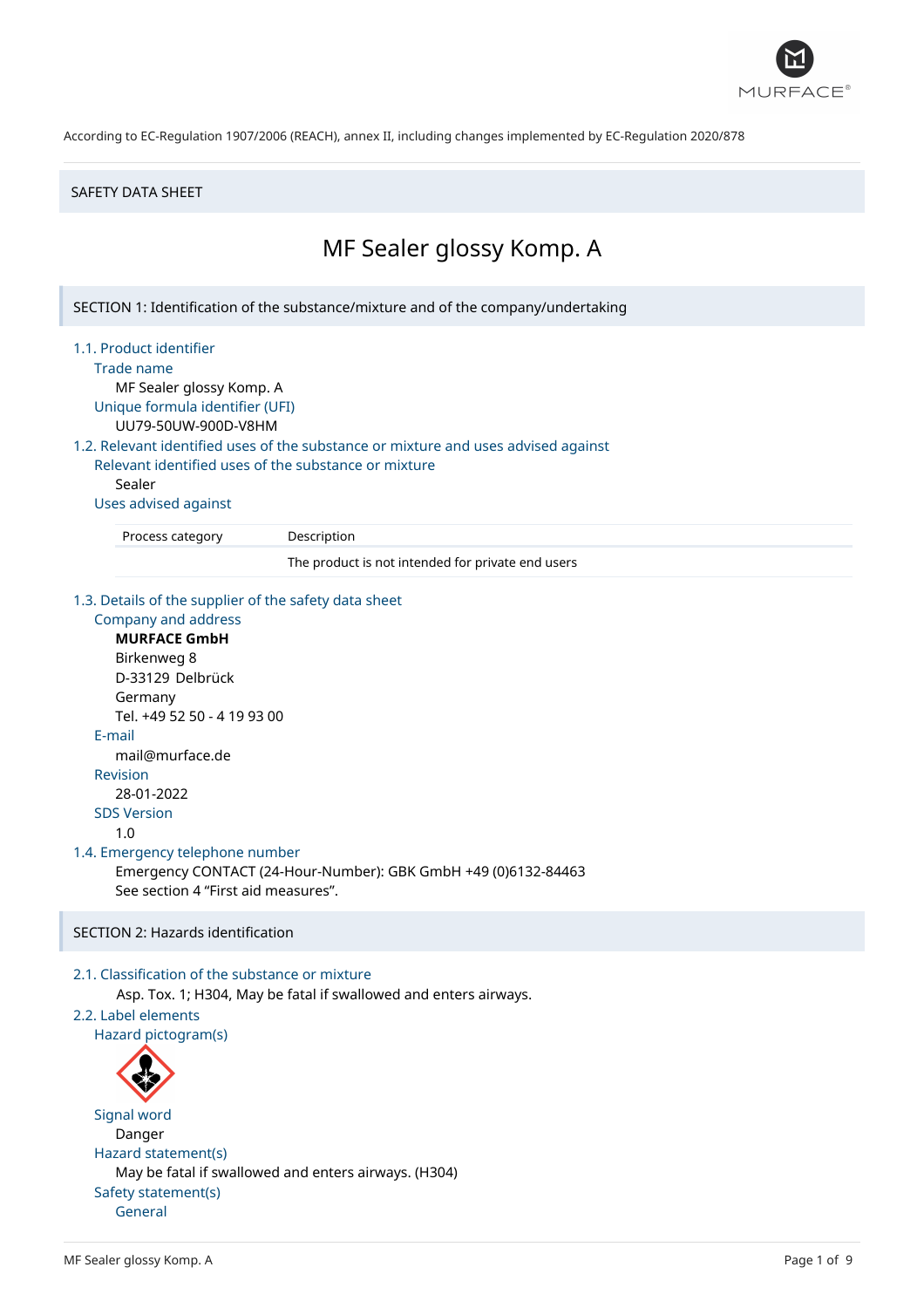

#### Prevention

-

#### - Response

Do NOT induce vomiting. (P331)

IF SWALLOWED: Immediately call a POISON CENTER/doctor. (P301+P310)

**Storage** 

#### - Disposal

Dispose of contents/container to an approved waste disposal plant. (P501)

Hazardous substances

# No special

# 2.3. Other hazards

# Additional labelling

Not applicable

# Additional warnings

This mixture/product does not contain any substances considered to meet the criteria classifying them as PBT and/or vPvB.

SECTION 3: Composition/information on ingredients

#### 3.1. Substances

-----

Does not contain any substances required to report

See full text of H-phrases in section 16. Occupational exposure limits are listed in section 8, if these are available.

## Other information

No special

# SECTION 4: First aid measures

# 4.1. Description of first aid measures

#### General information

In the case of accident: Contact a doctor or casualty department – take the label or this safety data sheet. Contact a doctor if in doubt about the injured person's condition or if the symptoms persist. Never give an unconscious person water or other drink.

#### Inhalation

Upon breathing difficulties or irritation of the respiratory tract: Bring the person into fresh air and stay with him/her.

## Skin contact

Remove contaminated clothing and shoes immediately. Ensure to wash exposed skin thoroughly with water and soap. Skin cleanser can be used. DO NOT use solvents or thinners.

If skin irritation occurs: Get medical advice/attention.

# Eye contact

Upon irritation of the eye: Remove contact lenses and open eyes widely. Flush eyes with water or saline water(20- 30°C) for at least 5 minutes. Seek medical assistance and continue flushing during transport.

#### Ingestion

IF SWALLOWED: Immediately call a POISON CENTER / doctor.

Do not induce vomiting! If vomiting occurs, keep head facing down so that vomit does not get into the lungs. Call a doctor or ambulance. Symptoms of chemical pneumonia can appear after several hours. People who have swallowed the product should therefore be kept under medical attention for at least 48 hours.

# Burns

# Not applicable

# 4.2. Most important symptoms and effects, both acute and delayed

This product contains substances that can cause chemical pneumonia if swallowed. Symptoms of chemical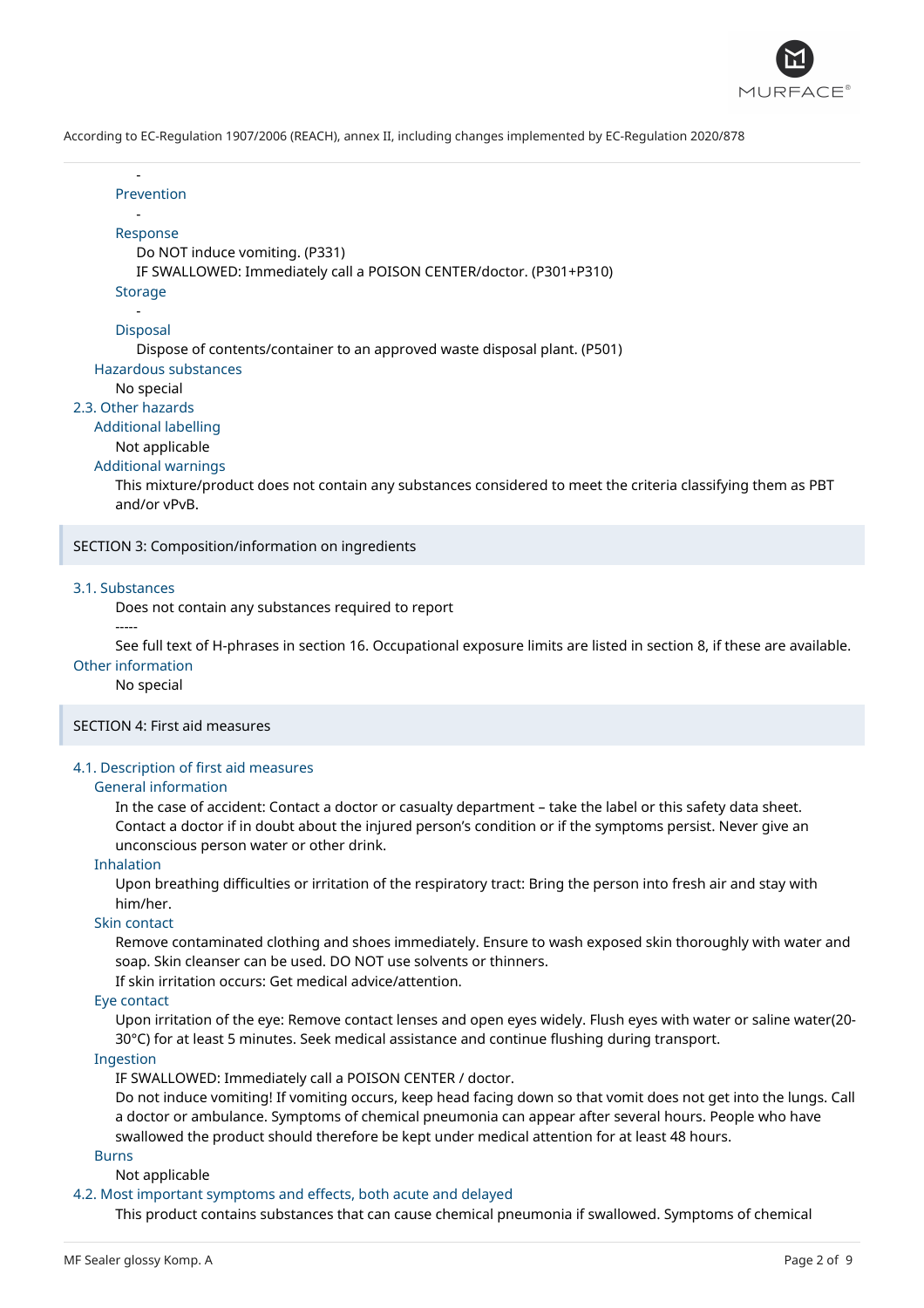

#### pneumonia may appear after several hours.

#### 4.3. Indication of any immediate medical attention and special treatment needed

IF exposed or concerned:

Get immediate medical advice/attention.

## Information to medics

Bring this safety data sheet or the label from this product.

#### SECTION 5: Firefighting measures

#### 5.1. Extinguishing media

Suitable extinguishing media: Alcohol-resistant foam, carbon dioxide, powder, water mist.

Unsuitable extinguishing media: Waterjets should not be used, since they can spread the fire.

# 5.2. Special hazards arising from the substance or mixture

Fire will result in dense smoke. Exposure to combustion products may harm your health. Closed containers, which are exposed to fire, should be cooled with water. Do not allow fire-extinguishing water to enter the sewage system and nearby surface waters.

#### 5.3. Advice for firefighters

Wear self-contained breathing apparatus and protective clothing to prevent contact. Upon direct exposure contact The National Poisons Information Service (dial 111, 24 h service) in order to obtain further advice.

SECTION 6: Accidental release measures

# 6.1. Personal precautions, protective equipment and emergency procedures

Avoid direct contact with spilled substances.

# 6.2. Environmental precautions

Avoid discharge to lakes, streams, sewers, etc.

# 6.3. Methods and material for containment and cleaning up

Use sand, earth, vermiculite, diatomaceous earth to contain and collect non-combustible absorbent materials and place in container for disposal, according to local regulations.

To the extent possible cleaning is performed with normal cleaning agents. Avoid use of solvents.

#### 6.4. Reference to other sections

See section 13 on "Disposal considerations" in regard of handling of waste.

See section 8 "Exposure controls/personal protection" for protective measures.

# SECTION 7: Handling and storage

# 7.1. Precautions for safe handling

Avoid direct contact with the product.

Smoking, drinking and consumption of food is not allowed in the work area.

See section 8 "Exposure controls/personal protection" for information on personal protection.

# 7.2. Conditions for safe storage, including any incompatibilities

Containers that have been opened must be carefully resealed and kept upright to prevent leakage.

Recommended storage material

Keep only in original packaging.

# Storage temperature

Room temperature 18 to 23°C (Storage on stock, 3 to 8°C)

# Incompatible materials

Strong acids, strong bases, strong oxidizing agents, and strong reducing agents.

# 7.3. Specific end use(s)

This product should only be used for applications quoted in section 1.2

# SECTION 8: Exposure controls/personal protection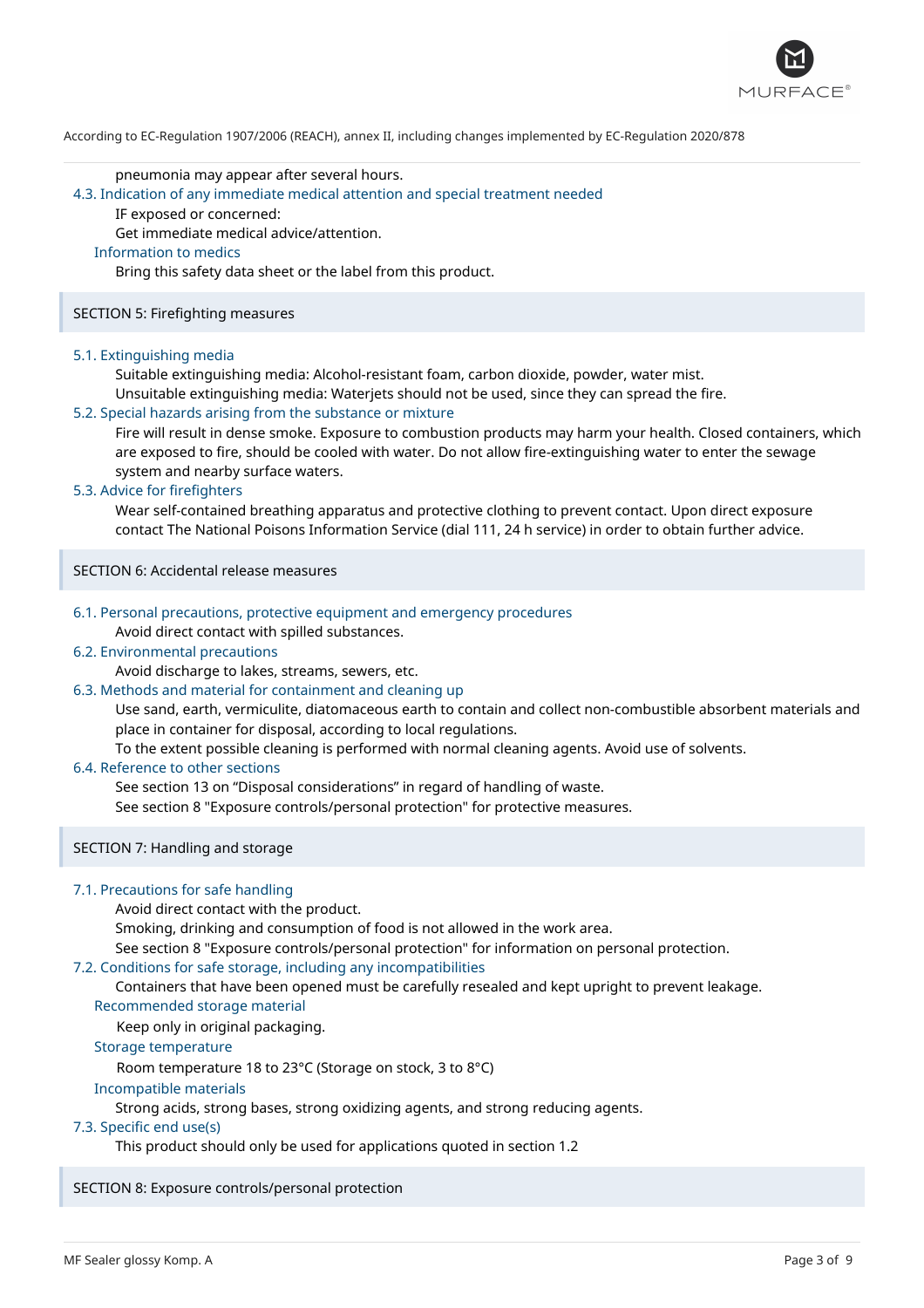

#### 8.1. Control parameters

No substances are listed in the national list of substances with an occupational exposure limit.

## DNEL

No data available PNEC

# No data available

# 8.2. Exposure controls

Control is unnecessary if the product is used as intended.

#### General recommendations

Smoking, drinking and consumption of food is not allowed in the work area.

# Exposure scenarios

There are no exposure scenarios implemented for this product.

#### Exposure limits

Occupational exposure limits have not been defined for the substances in this product.

#### Appropriate technical measures

Apply standard precautions during use of the product. Avoid inhalation of vapours.

#### Hygiene measures

In between use of the product and at the end of the working day all exposed areas of the body must be washed thoroughly. Always wash hands, forearms and face.

# Measures to avoid environmental exposure

Keep damming materials near the workplace. If possible, collect spillage during work.

# Individual protection measures, such as personal protective equipment

#### **Generally**

Use only CE marked protective equipment.

## No specific requirements

# Respiratory Equipment

| Type | Class                  | Colour | Standards |             |
|------|------------------------|--------|-----------|-------------|
| A    | Class 1 (low capacity) | Brown  | EN14387   | $\triangle$ |
|      |                        |        |           |             |

# Skin protection

| Recommended                                 | Type/Category | Standards                |  |
|---------------------------------------------|---------------|--------------------------|--|
| Dedicated work clothing -<br>should be worn |               | $\overline{\phantom{0}}$ |  |

# Hand protection

| Material | Glove thickness<br>(mm) | Breakthrough time<br>(min.) | Standards                         |            |
|----------|-------------------------|-----------------------------|-----------------------------------|------------|
| Nitrile  | 0.2                     | > 480                       | EN374-2, EN374-3,<br><b>EN388</b> | $\sqrt{m}$ |

# Eye protection

| Type                                       | <b>Standards</b> |  |
|--------------------------------------------|------------------|--|
| Safety glasses with side EN166<br>shields. |                  |  |

 $\cup$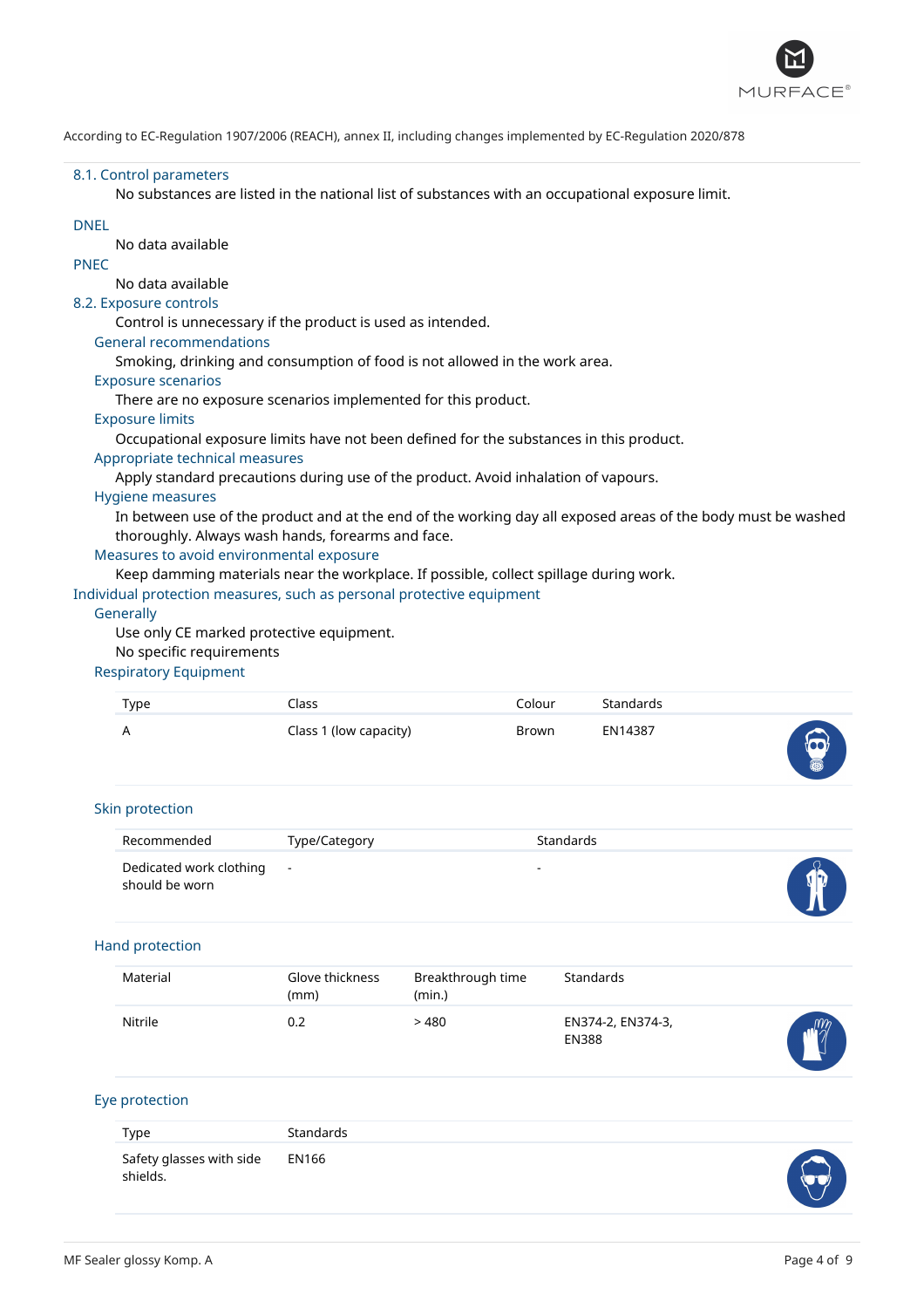

SECTION 9: Physical and chemical properties 9.1. Information on basic physical and chemical properties Physical state Liquid Colour Transparent white Odour / Odour threshold None pH Testing not relevant or not possible due to nature of the product. Density (g/cm<sup>3</sup>) 1.06 Kinematic viscosity 40 mPa.s (25 °C) Particle characteristics Does not apply to liquids. Phase changes Melting point/Freezing point (°C) Testing not relevant or not possible due to nature of the product. Softening point/range (waxes and pastes) (°C) Does not apply to liquids. Boiling point (°C) Testing not relevant or not possible due to nature of the product. Vapour pressure Testing not relevant or not possible due to nature of the product. Relative vapour density Testing not relevant or not possible due to nature of the product. Decomposition temperature (°C) Testing not relevant or not possible due to nature of the product. Data on fire and explosion hazards Flash point (°C) 100 °C Ignition (°C) Testing not relevant or not possible due to nature of the product. Auto flammability (°C) Testing not relevant or not possible due to nature of the product. Lower and upper explosion limit (% v/v) Testing not relevant or not possible due to nature of the product. **Solubility** Solubility in water Testing not relevant or not possible due to nature of the product. n-octanol/water coefficient Testing not relevant or not possible due to nature of the product. Solubility in fat (g/L) Testing not relevant or not possible due to nature of the product. 9.2. Other information Other physical and chemical parameters No data available SECTION 10: Stability and reactivity

10.1. Reactivity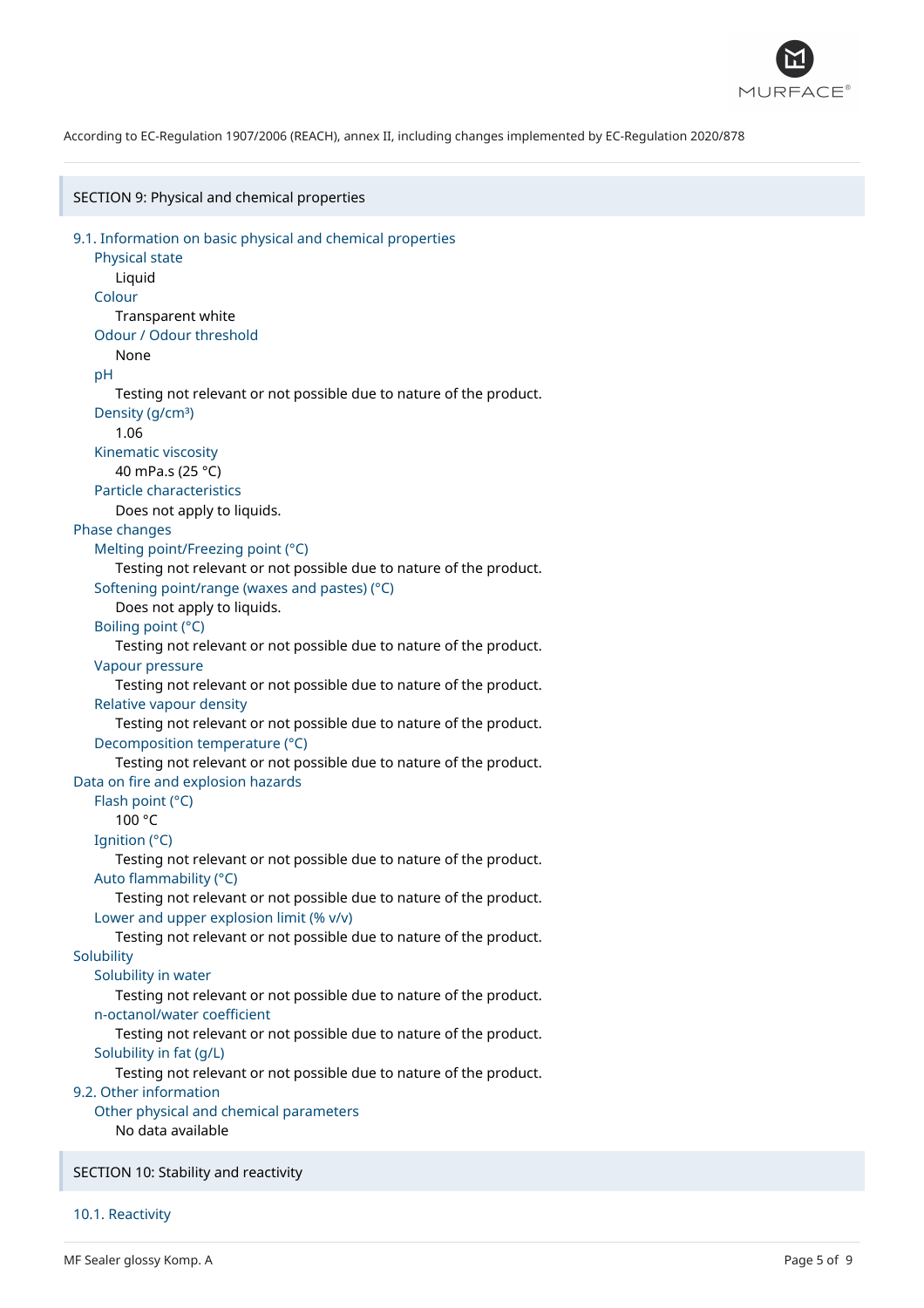

# No data available

# 10.2. Chemical stability

The product is stable under the conditions, noted in section 7 "Handling and storage".

- 10.3. Possibility of hazardous reactions
	- No special
- 10.4. Conditions to avoid

No special

10.5. Incompatible materials

Strong acids, strong bases, strong oxidizing agents, and strong reducing agents.

10.6. Hazardous decomposition products

The product is not degraded when used as specified in section 1.

## SECTION 11: Toxicological information

# 11.1. Information on hazard classes as defined in Regulation (EC) No 1272/2008

| <b>Acute toxicity</b> |  |  |
|-----------------------|--|--|
|                       |  |  |
|                       |  |  |

|                                            | Product/substance                                                 | Lubricating oils (petroleum), C15-30, hydrotreated neutral oil-based |  |
|--------------------------------------------|-------------------------------------------------------------------|----------------------------------------------------------------------|--|
|                                            | Test method                                                       | <b>OECD 401</b>                                                      |  |
|                                            | Species                                                           | Rat                                                                  |  |
| Route of exposure<br><b>Test</b><br>Result |                                                                   | Oral                                                                 |  |
|                                            |                                                                   | LD50                                                                 |  |
|                                            |                                                                   | >5000 mg/kg                                                          |  |
|                                            | Other information                                                 |                                                                      |  |
|                                            | Product/substance                                                 | Lubricating oils (petroleum), C15-30, hydrotreated neutral oil-based |  |
|                                            | Test method                                                       | <b>OECD 402</b>                                                      |  |
|                                            | Species                                                           | Rabbit                                                               |  |
|                                            | Route of exposure                                                 | Dermal                                                               |  |
|                                            | Test                                                              | LD50                                                                 |  |
|                                            | Result                                                            | >2000 mg/kg                                                          |  |
|                                            | Other information                                                 |                                                                      |  |
|                                            | Product/substance                                                 | Lubricating oils (petroleum), C15-30, hydrotreated neutral oil-based |  |
|                                            | <b>Test method</b>                                                | <b>OECD 403</b>                                                      |  |
|                                            | Species                                                           | Rat                                                                  |  |
|                                            | Route of exposure                                                 | inhalativ Aerosol                                                    |  |
|                                            | <b>Test</b>                                                       | LC50 (4 hours)                                                       |  |
|                                            | Result                                                            | >5,53 mg/L                                                           |  |
|                                            | Other information                                                 |                                                                      |  |
|                                            | Skin corrosion/irritation                                         |                                                                      |  |
|                                            |                                                                   | Based on available data, the classification criteria are not met.    |  |
|                                            | Serious eye damage/irritation                                     |                                                                      |  |
|                                            |                                                                   | Based on available data, the classification criteria are not met.    |  |
|                                            | <b>Respiratory sensitisation</b>                                  |                                                                      |  |
|                                            |                                                                   | Based on available data, the classification criteria are not met.    |  |
|                                            | Skin sensitisation                                                |                                                                      |  |
|                                            | Based on available data, the classification criteria are not met. |                                                                      |  |
|                                            | Germ cell mutagenicity                                            |                                                                      |  |
|                                            |                                                                   | Based on available data, the classification criteria are not met.    |  |
|                                            | Carcinogenicity                                                   |                                                                      |  |
|                                            |                                                                   | Based on available data, the classification criteria are not met.    |  |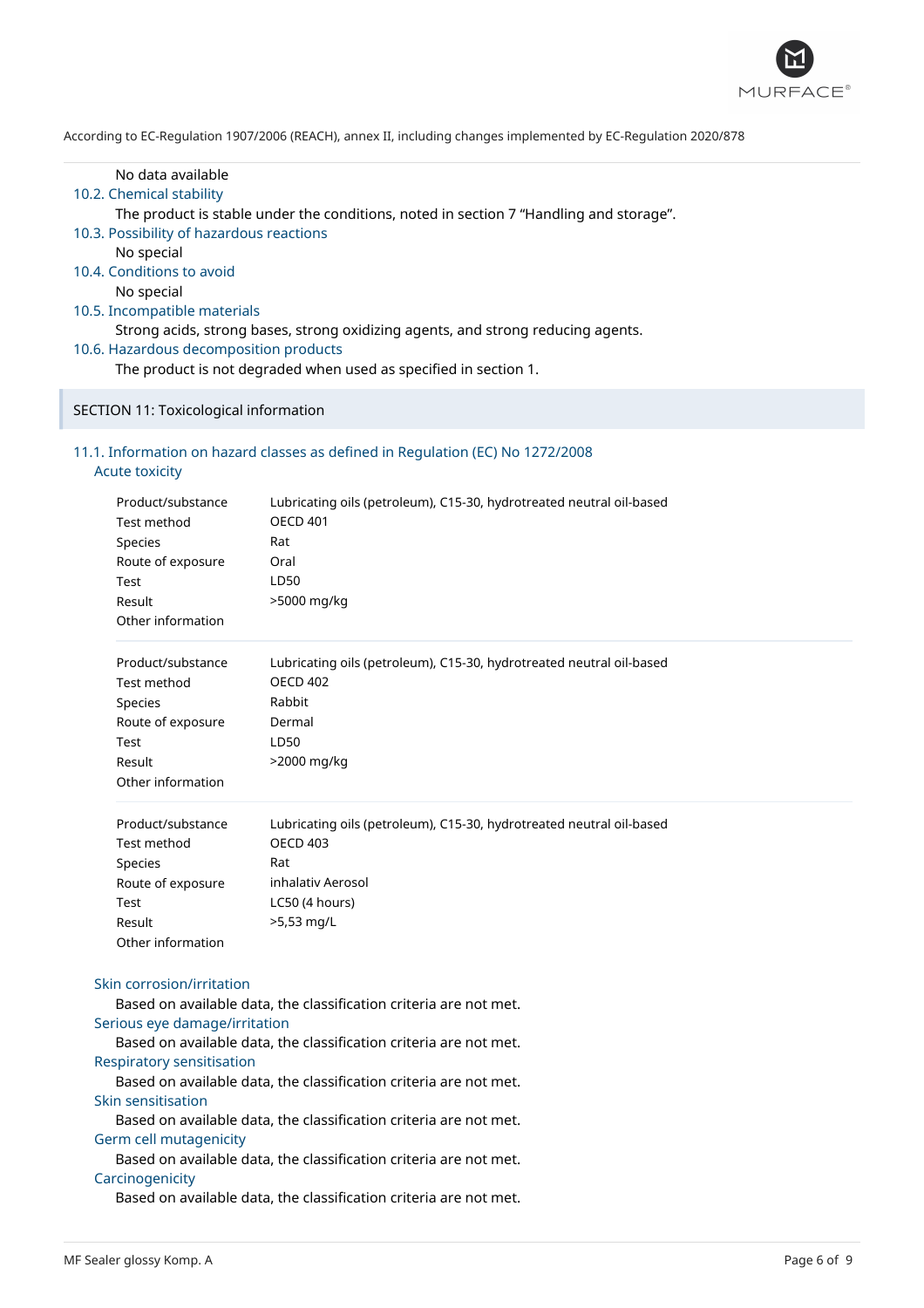

#### Reproductive toxicity

Based on available data, the classification criteria are not met.

#### STOT-single exposure

Based on available data, the classification criteria are not met.

#### STOT-repeated exposure

Based on available data, the classification criteria are not met.

#### Aspiration hazard

May be fatal if swallowed and enters airways.

# 11.2. Information on other hazards

Long term effects No special Endocrine disrupting properties No special Other information No special

#### SECTION 12: Ecological information

#### 12.1. Toxicity

No data available

- 12.2. Persistence and degradability No data available
- 12.3. Bioaccumulative potential No data available

# 12.4. Mobility in soil

No data available

# 12.5. Results of PBT and vPvB assessment

This mixture/product does not contain any substances considered to meet the criteria classifying them as PBT and/or vPvB.

# 12.6. Endocrine disrupting properties

No special

## 12.7. Other adverse effects No special

SECTION 13: Disposal considerations

# 13.1. Waste treatment methods

Product is covered by the regulations on hazardous waste.

# HP 7 – Carcinogenic

Regulation (EU) No 1357/2014 of 18 December 2014 on waste.

# EWC code

08 01 12 Waste paint and varnish other than those mentioned in 08 01 11

15 02 03 Absorbents, filter materials, wiping cloths and protective clothing other than those mentioned in 15 02 02

# Specific labelling

# Not applicable

# Contaminated packing

Packaging containing residues of the product must be disposed of similarly to the product.

# SECTION 14: Transport information

#### 14.1. - 14.4.

Not dangerous goods according to ADR, IATA and IMDG.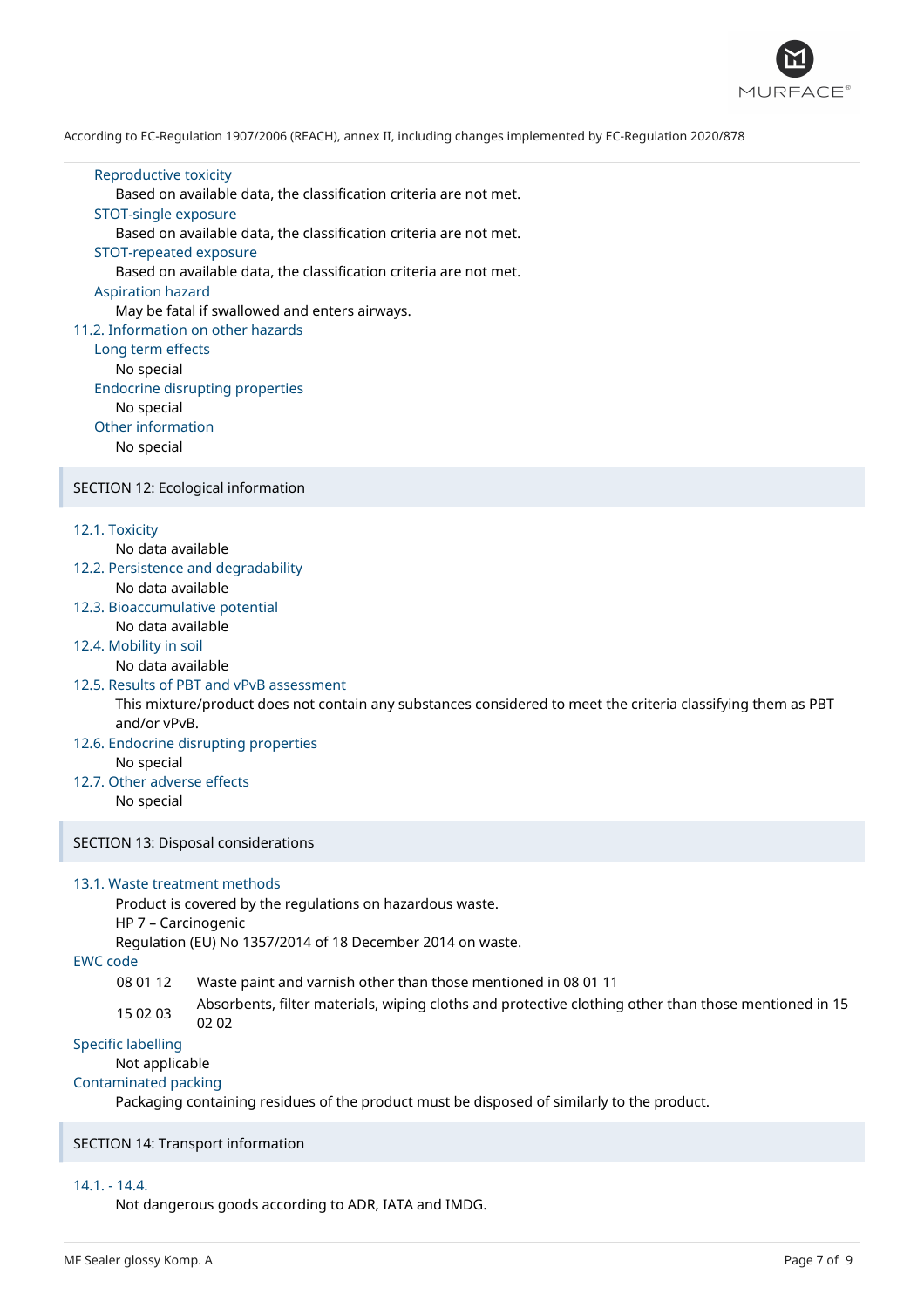

ADR/RID Not applicable IMDG Not applicable MARINE POLLUTANT No IATA Not applicable 14.5. Environmental hazards Not applicable 14.6. Special precautions for user Not applicable 14.7. Maritime transport in bulk according to IMO instruments No data available SECTION 15: Regulatory information 15.1. Safety, health and environmental regulations/legislation specific for the substance or mixture Restrictions for application Restricted to professional users. Demands for specific education No specific requirements SEVESO - Categories / dangerous substances Not applicable Additional information Not applicable Sources Regulation (EU) No 1357/2014 of 18 December 2014 on waste. CLP Regulation (EC) No 1272/2008, as retained and amended in UK law. EC-Regulation 1907/2006 (REACH), as amended by UK REACH Regulations SI 2019/758 15.2. Chemical safety assessment No SECTION 16: Other information Abbreviations and acronyms ADN = European Provisions concerning the International Carriage of Dangerous Goods by Inland Waterway ADR = The European Agreement concerning the International Carriage of Dangerous Goods by Road ATE = Acute Toxicity Estimate BCF = Bioconcentration Factor CAS = Chemical Abstracts Service CE = Conformité Européenne CLP = Classification, Labelling and Packaging Regulation [Regulation (EC) No. 1272/2008] CSA = Chemical Safety Assessment CSR = Chemical Safety Report DMEL = Derived Minimal Effect Level

DNEL = Derived No Effect Level

EINECS = European Inventory of Existing Commercial chemical Substances

ES = Exposure Scenario

EUH statement = CLP-specific Hazard statement

EWC = European Waste Catalogue

GHS = Globally Harmonized System of Classification and Labelling of Chemicals

IARC = International Agency for Research on Cancer (IARC)